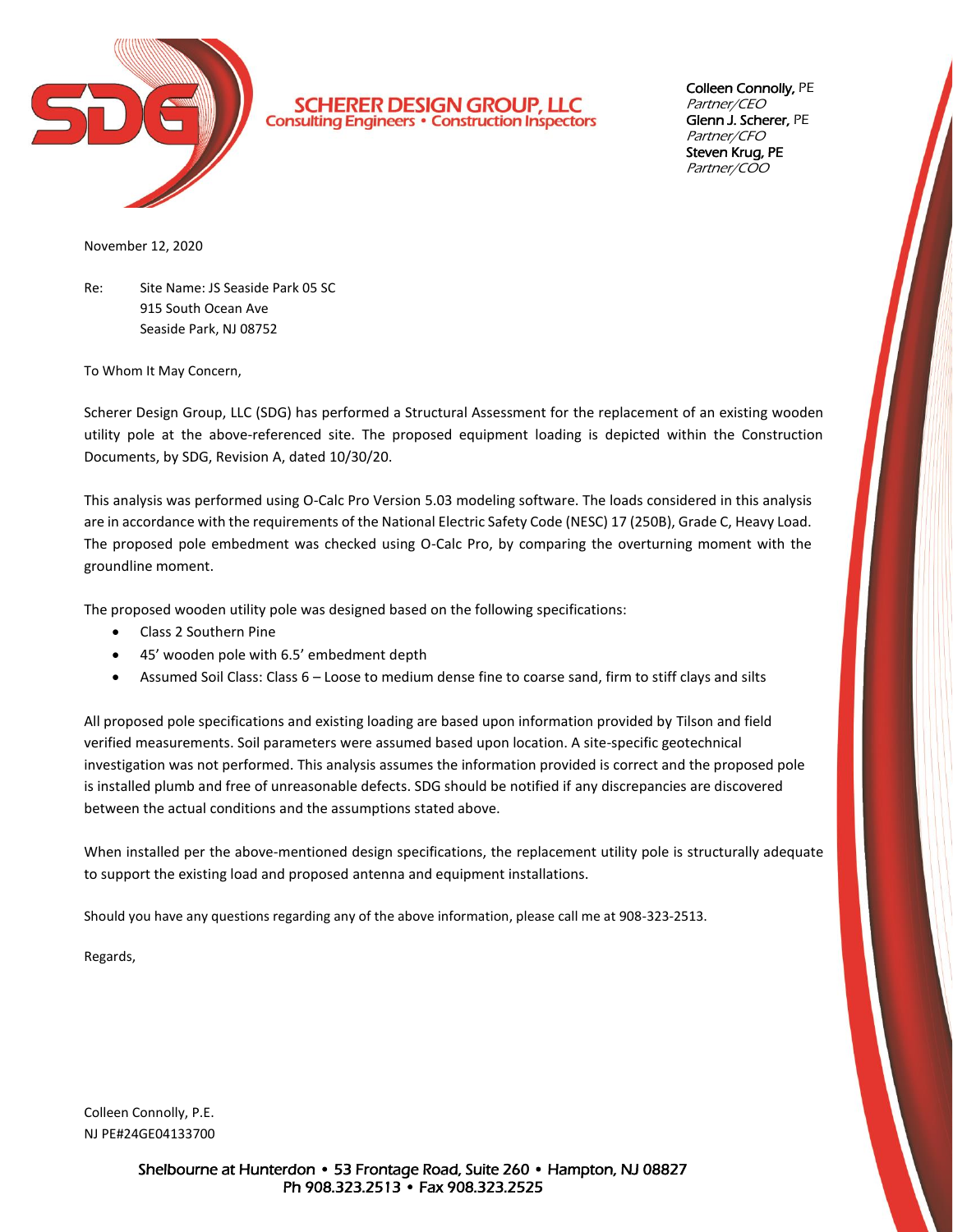## Pole ID:(250B) JS Seaside Park <sup>05</sup> SC.pplx **O-Calc® Pro** *Analysis Report* Monday, November 16, <sup>2020</sup> 4:50 PM

| Pole Num:  | JS Seaside Park 05 SC Pole Length / Class: |                                      |                                      | 45/2 Code:                      |                                 | <b>NESC</b> Structure Type: | <b>Deadend</b>                   |                |                              |      |
|------------|--------------------------------------------|--------------------------------------|--------------------------------------|---------------------------------|---------------------------------|-----------------------------|----------------------------------|----------------|------------------------------|------|
| Aux Data 1 |                                            | <b>Unset</b> Species:                |                                      | <b>SOUTHERN PINE</b> NESC Rule: |                                 | <b>Rule 250B</b> Status     |                                  | <b>Unguyed</b> |                              |      |
| Aux Data 2 |                                            |                                      | <b>Unset</b> Setting Depth (ft):     |                                 | <b>6.50</b> Construction Grade: |                             | C Pole Strength Factor:          | 0.85           |                              |      |
| Aux Data 3 |                                            | <b>Unset</b> G/L Circumference (in): |                                      |                                 | 40.30 Loading District:         |                             | <b>Heavy</b> Transverse Wind LF: | 1.75           |                              |      |
| Aux Data 4 |                                            |                                      | <b>Unset</b> G/L Fiber Stress (psi): |                                 |                                 |                             | 8,000 Ice Thickness (in):        |                | <b>0.50</b> Wire Tension LF: | 1.30 |
| Aux Data 5 |                                            | <b>Unset</b> Allowable Stress (psi): |                                      |                                 | 6,800 Wind Speed (mph):         |                             | 39.53 Vertical LF:               | 1.90           |                              |      |
| Aux Data 6 |                                            | <b>Unset</b> Fiber Stress Ht. Reduc: |                                      |                                 | <b>No</b> Wind Pressure (psf):  | 4.00                        |                                  |                |                              |      |
| Latitude:  |                                            |                                      | 39.915782 Deg Longitude:             |                                 |                                 | -74.076624 Deg Elevation:   |                                  | 0 Feet         |                              |      |



| Pole Capacity Utilization (%) |     | Height<br>(ft) | <b>Wind Angle</b><br>$(\text{deg})$ |
|-------------------------------|-----|----------------|-------------------------------------|
| Maximum                       | 9.5 | 0.0            | 231.2                               |
| Groundline                    | 9.5 | 0.0            | 231.2                               |
| Vertical                      | 4.8 | 19.0           | 231.2                               |

| <b>Pole Moments (ft-Ib)</b> |         | <b>Load Angle</b><br>$(\text{deg})$ | <b>Wind Angle</b><br>(deg) |  |  |  |
|-----------------------------|---------|-------------------------------------|----------------------------|--|--|--|
| Max Cap Util                | 10,708  | 221.5                               | 231.2                      |  |  |  |
| Groundline                  | 10,708  | 221.5                               | 231.2                      |  |  |  |
| <b>GL Allowable</b>         | 117.445 |                                     |                            |  |  |  |
| Overturn                    | 36,907  |                                     |                            |  |  |  |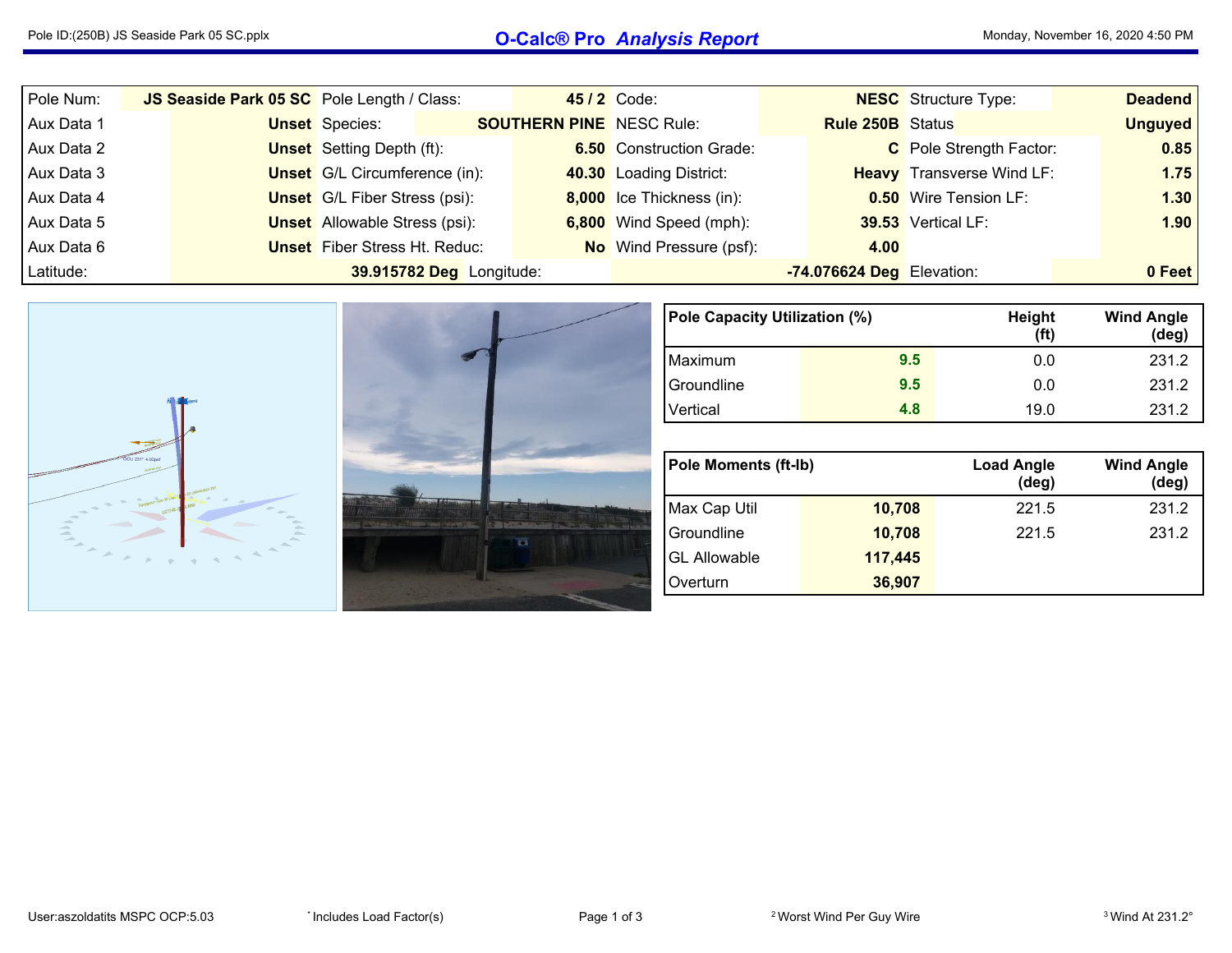## Pole ID:(250B) JS Seaside Park <sup>05</sup> SC.pplx **O-Calc® Pro** *Analysis Report* Monday, November 16, <sup>2020</sup> 4:50 PM

|                       | Groundline Load Summary - Reporting Angle Mode: Load - Reporting Angle: 221.5° |                               |                                              |                                           |                                   |                                                |                                  |                                           |                                        |                                   |  |  |  |  |  |
|-----------------------|--------------------------------------------------------------------------------|-------------------------------|----------------------------------------------|-------------------------------------------|-----------------------------------|------------------------------------------------|----------------------------------|-------------------------------------------|----------------------------------------|-----------------------------------|--|--|--|--|--|
|                       | <b>Shear</b><br>Load*<br>(Ibs)                                                 | <b>Applied</b><br>Load<br>(%) | <b>Bending</b><br><b>Moment</b><br>$(ft-lb)$ | <b>Applied</b><br><b>Moment</b><br>$(\%)$ | <b>Pole</b><br>Capacity<br>$(\%)$ | <b>Bending</b><br><b>Stress</b><br>$(+/-$ psi) | <b>Vertical</b><br>Load<br>(lbs) | <b>Vertical</b><br><b>Stress</b><br>(psi) | <b>Total</b><br><b>Stress</b><br>(psi) | <b>Pole</b><br>Capacity<br>$(\%)$ |  |  |  |  |  |
| Powers                | 99                                                                             | 19.9                          | 2,650                                        | 24.8                                      | 2.3                               | 154                                            | 122                              |                                           | 155                                    | 2.3                               |  |  |  |  |  |
| Comms                 | 90                                                                             | 18.2                          | 1,729                                        | 16.1                                      | 1.5                               | 101                                            | 65                               |                                           | 101                                    | 1.5                               |  |  |  |  |  |
| GenericEquipments     | 57                                                                             | 11.5                          | 1,546                                        | 14.4                                      | 1.3                               | 90                                             | 290                              | $\overline{2}$                            | 92                                     | 1.4                               |  |  |  |  |  |
| Pole                  | 230                                                                            | 46.4                          | 4,426                                        | 41.3                                      | 3.8                               | 258                                            | 2,633                            | 20                                        | 278                                    | 4.1                               |  |  |  |  |  |
| Streetlights          | 20                                                                             | 3.9                           | 340                                          | 3.2                                       | 0.3                               | 20                                             | 86                               |                                           | 20                                     | 0.3                               |  |  |  |  |  |
| Insulators            | 0                                                                              | 0.1                           | 16                                           | 0.2                                       | 0.0                               |                                                | 21                               | 0                                         |                                        | 0.0                               |  |  |  |  |  |
| Pole Load             | 495                                                                            | 100.0                         | 10,708                                       | 100.0                                     | 9.1                               | 624                                            | 3,216                            | 25                                        | 649                                    | 9.5                               |  |  |  |  |  |
| Pole Reserve Capacity |                                                                                |                               | 106,737                                      |                                           | 90.9                              | 6,176                                          |                                  |                                           | 6,151                                  | 90.5                              |  |  |  |  |  |

|          | Load Summary by Owner - Reporting Angle Mode: Load - Reporting Angle: 221.5° |                                  |                                             |                                           |                                |                                              |                                  |                                    |                                        |                            |  |  |  |  |  |
|----------|------------------------------------------------------------------------------|----------------------------------|---------------------------------------------|-------------------------------------------|--------------------------------|----------------------------------------------|----------------------------------|------------------------------------|----------------------------------------|----------------------------|--|--|--|--|--|
|          | <b>Shear</b><br>Load*<br>(Ibs)                                               | <b>Applied</b><br>Load<br>$(\%)$ | <b>Bending</b><br><b>Moment</b><br>$(ft-l)$ | <b>Applied</b><br><b>Moment</b><br>$(\%)$ | <b>Pole</b><br>Capacity<br>(%) | <b>Bending</b><br><b>Stress</b><br>(+/- psi) | <b>Vertical</b><br>Load<br>(lbs) | Vertical<br><b>Stress</b><br>(psi) | <b>Total</b><br><b>Stress</b><br>(psi) | Pole<br>Capacity<br>$(\%)$ |  |  |  |  |  |
| Existing | 63                                                                           | 12.7                             | 1,542                                       | 14.4                                      | 1.3                            | 90                                           | 155                              |                                    | 91                                     | 1.3                        |  |  |  |  |  |
| Proposed | 202                                                                          | 40.8                             | 4,740                                       | 44.3                                      | 4.0                            | 276                                          | 428                              | 3                                  | 279                                    | 4.1                        |  |  |  |  |  |
| Pole     | 230                                                                          | 46.4                             | 4,426                                       | 41.3                                      | 3.8                            | 258                                          | 2,633                            | 20                                 | 278                                    | 4.1                        |  |  |  |  |  |
| Totals:  | 495                                                                          | 100.0                            | 10,708                                      | 100.0                                     | 9.1                            | 624                                          | 3,216                            | 25                                 | 649                                    | 9.5                        |  |  |  |  |  |

## **Detailed Load Components:**

| <b>Power</b>             |              | Owner    | Height<br>(f <sup>t</sup> ) | Horiz.<br><b>Offset</b><br>(in) | Cable<br><b>Diameter</b><br>(in) | Sag at<br>Max<br>Temp<br>(f <sup>t</sup> ) | Cable<br>Weight<br>(Ibs/ft) | Lead/Span<br>Length<br>(f <sup>t</sup> ) | Span<br>Angle<br>(deg) | Wire<br>Length<br>(f <sup>t</sup> ) | <b>Tension</b><br>(Ibs) | <b>Tension</b><br>Moment*<br>$(ft-lb)$ | <b>Offset</b><br>Moment*<br>$(ft-lb)$ | Wind<br>Moment*<br>$(ft-lb)$ | Moment<br>at GL*<br>$(ft-lb)$ |
|--------------------------|--------------|----------|-----------------------------|---------------------------------|----------------------------------|--------------------------------------------|-----------------------------|------------------------------------------|------------------------|-------------------------------------|-------------------------|----------------------------------------|---------------------------------------|------------------------------|-------------------------------|
| Secondary                | DUPLEX 6 AWG | Existing | 27.08                       | $-.11$                          | 0.5370                           |                                            | 0.071                       | 60.0                                     | 180.0                  | 60.2                                |                         |                                        | 10                                    | 89                           | 99                            |
| Secondary                | DUPLEX 6 AWG | Existing | 27.05                       | 6.95                            | 0.5370                           |                                            | 0.071                       | 60.0                                     | 180.0                  | 60.2                                |                         |                                        | 10                                    | 89                           | 99                            |
| Secondary                | DUPLEX 6 AWG | Proposed | 26.05                       | 7.26                            | 0.5370                           |                                            | 0.071                       | 60.0                                     | 180.0                  | 60.1                                |                         |                                        | 12                                    | 95                           | 107.                          |
| <b>Overlashed Bundle</b> | 6M           | Existing | 27.08                       | 6.95                            | 0.2420                           | 4.48                                       | 0.104                       | 60.0                                     | 180.0                  | 60.2                                | 25                      | 659                                    | 10                                    | 334                          | .003                          |
| <b>Overlashed Bundle</b> | 6M           | Proposed | 26.08                       | 7.26                            | 0.2420                           | 2.07                                       | 0.104                       | 60.0                                     | 180.0                  | 60.1                                | 40                      | 1.015                                  | 13                                    | 331                          | 1,359                         |
|                          |              |          |                             |                                 |                                  |                                            |                             |                                          |                        |                                     | Totals:                 | 1,674                                  | 54                                    | 938                          | 2,667                         |

| Comm                           | Owner    | Height<br>(f <sup>t</sup> ) | Horiz.<br>Offset<br>(in) | Cable<br><b>Diameter</b><br>$^{\prime}$ in) | Sag at<br>Max<br>Temp<br>(f <sup>t</sup> ) | Cable<br>Weight<br>(Ibs/ft) | Lead/Spani<br>∟ength<br>(f <sup>t</sup> ) | Span<br>Angle<br>(deg) | Wire<br>Length<br>(f <sup>t</sup> ) | Tension<br>(lbs) | Tension<br>Moment*<br>$(ft-lb)$ | Offset<br>Moment*<br>$(ft-lb)$ | Wind<br><b>Moment*</b><br>$(ft-lb)$ | Moment<br>at GL*<br>(ft-Ib) |
|--------------------------------|----------|-----------------------------|--------------------------|---------------------------------------------|--------------------------------------------|-----------------------------|-------------------------------------------|------------------------|-------------------------------------|------------------|---------------------------------|--------------------------------|-------------------------------------|-----------------------------|
| 6M<br><b>Overlashed Bundle</b> | Proposed | 19.00                       | 7.71                     | 0.2420                                      | 1.88                                       | 0.104                       | 60.0                                      | 180.0                  | 60.(                                | ັບ               | ,387                            |                                | 247                                 | .648                        |